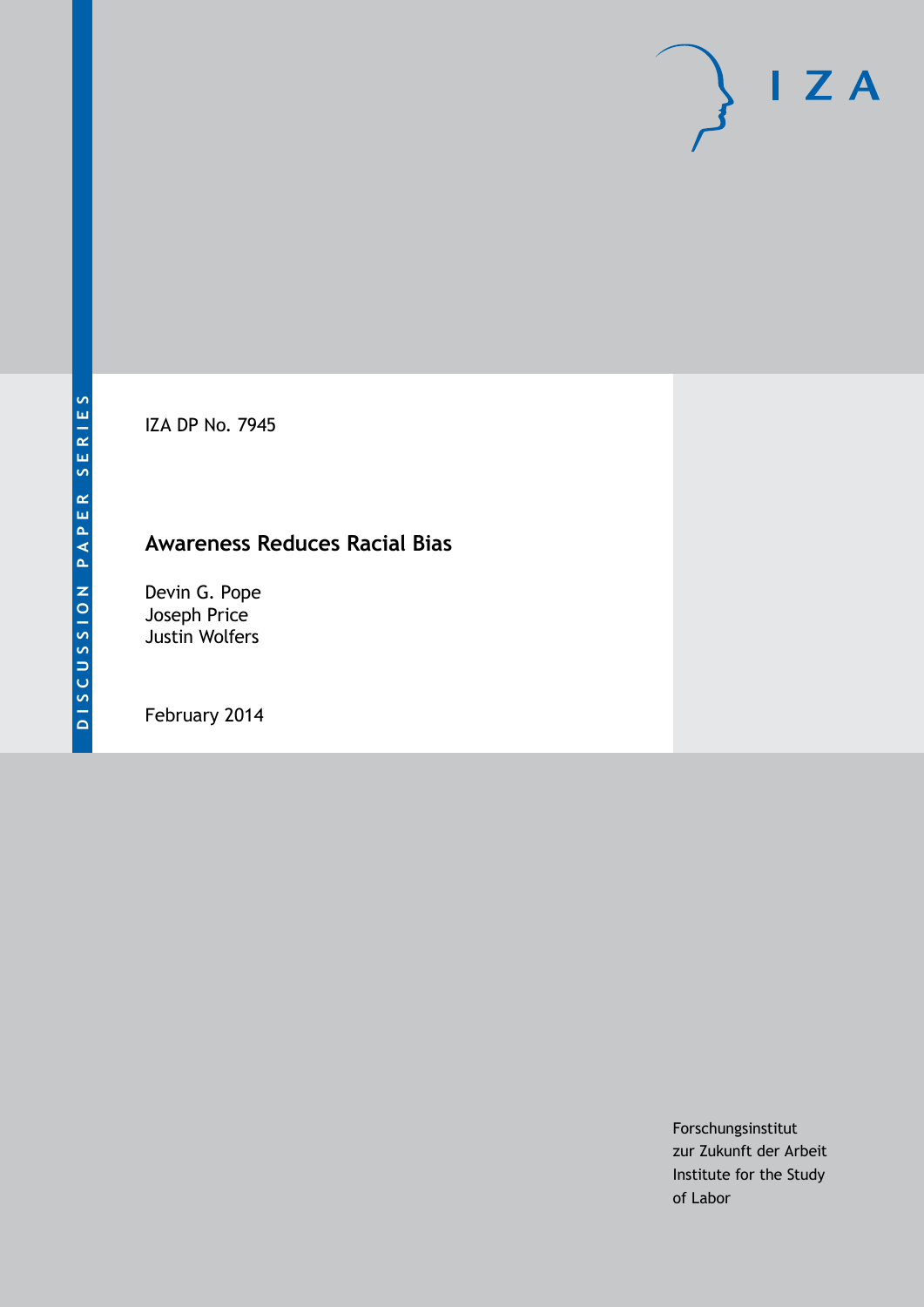# **Awareness Reduces Racial Bias**

### **Devin G. Pope**

*University of Chicago Booth School of Business and NBER*

### **Joseph Price**

*Brigham Young University, NBER and IZA*

### **Justin Wolfers**

*University of Michigan, Brookings Institution, NBER and IZA*

Discussion Paper No. 7945 February 2014

IZA

P.O. Box 7240 53072 Bonn Germany

Phone: +49-228-3894-0 Fax: +49-228-3894-180 E-mail: [iza@iza.org](mailto:iza@iza.org)

Any opinions expressed here are those of the author(s) and not those of IZA. Research published in this series may include views on policy, but the institute itself takes no institutional policy positions. The IZA research network is committed to the IZA Guiding Principles of Research Integrity.

The Institute for the Study of Labor (IZA) in Bonn is a local and virtual international research center and a place of communication between science, politics and business. IZA is an independent nonprofit organization supported by Deutsche Post Foundation. The center is associated with the University of Bonn and offers a stimulating research environment through its international network, workshops and conferences, data service, project support, research visits and doctoral program. IZA engages in (i) original and internationally competitive research in all fields of labor economics, (ii) development of policy concepts, and (iii) dissemination of research results and concepts to the interested public.

IZA Discussion Papers often represent preliminary work and are circulated to encourage discussion. Citation of such a paper should account for its provisional character. A revised version may be available directly from the author.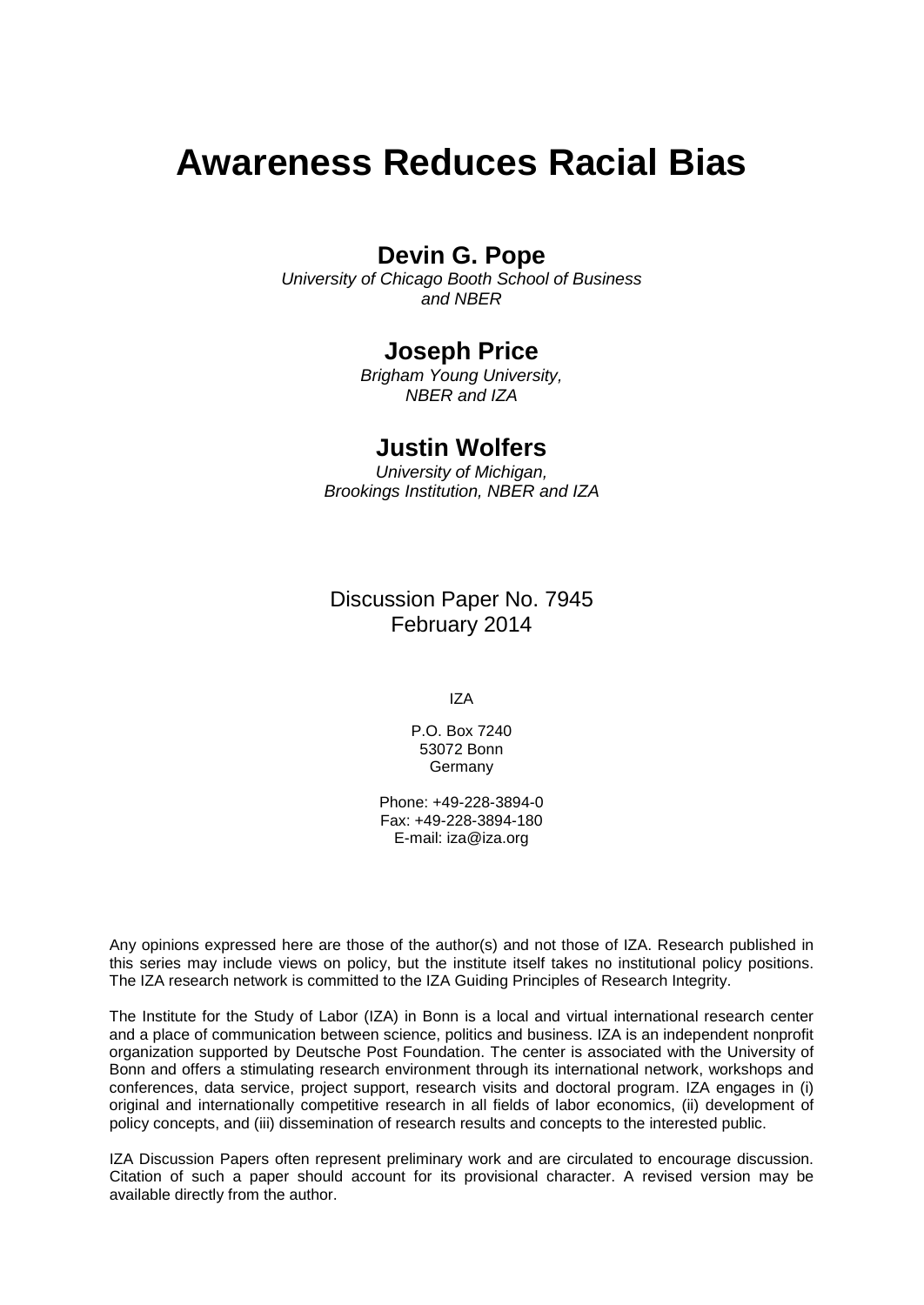IZA Discussion Paper No. 7945 February 2014

# **ABSTRACT**

## **Awareness Reduces Racial Bias**

Can raising awareness of racial bias subsequently reduce that bias? We address this question by exploiting the widespread media attention highlighting racial bias among professional basketball referees that occurred in May 2007 following the release of an academic study. Using new data, we confirm that racial bias persisted in the years after the study's original sample, but prior to the media coverage. Subsequent to the media coverage though, the bias completely disappeared. We examine potential mechanisms that may have produced this result and find that the most likely explanation is that upon becoming aware of their biases, individual referees changed their decision-making process. These results suggest that raising awareness of even subtle forms of bias can bring about meaningful change.

JEL Classification: J15, J7, L83, K31

Keywords: discrimination, implicit bias

Corresponding author:

Justin Wolfers University of Michigan Economics Department Room 319 Lorch Hall 611 Tappan St Ann Arbor, MI 48104 USA E-mail: [jwolfers@umich.edu](mailto:jwolfers@umich.edu)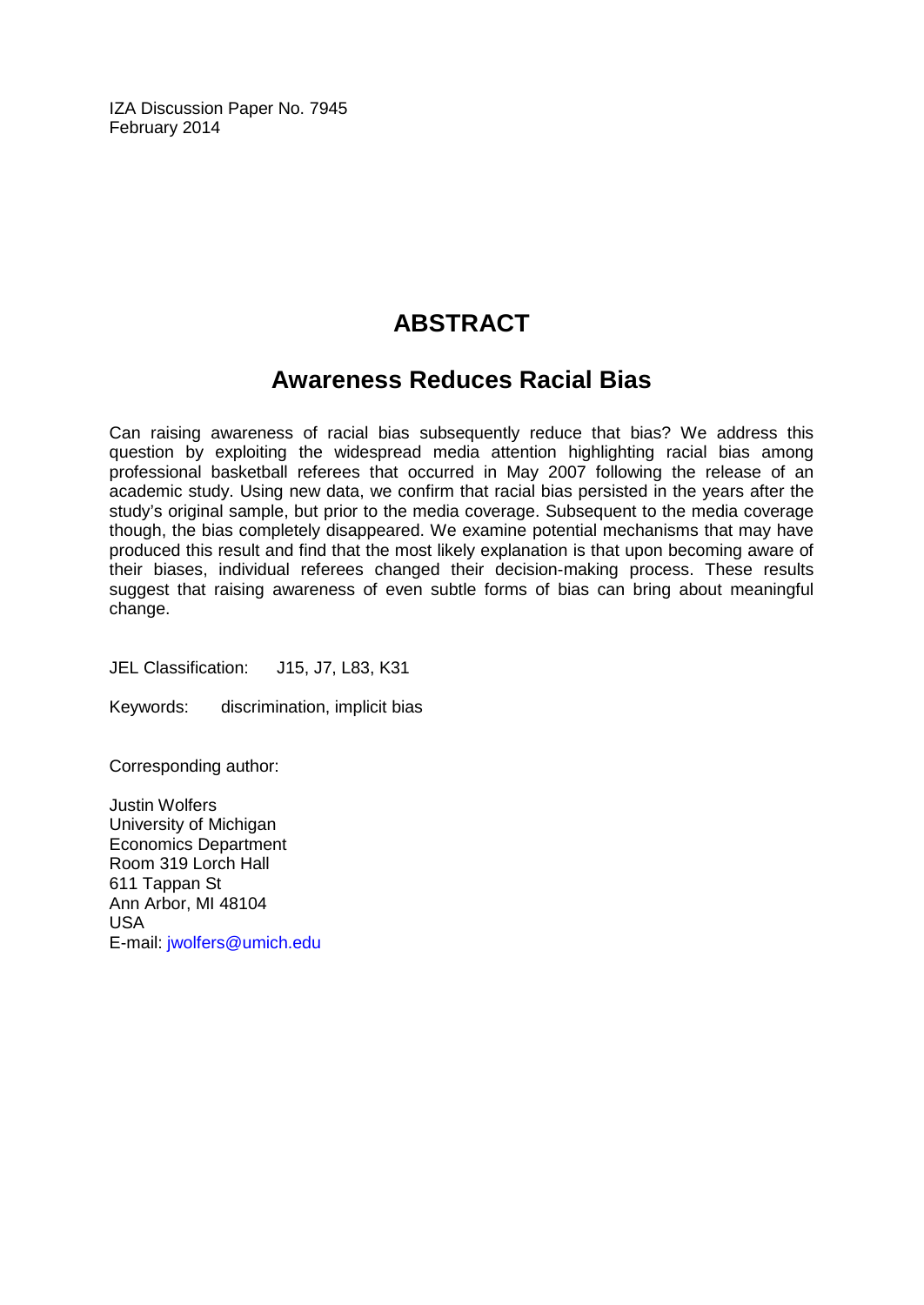A recent stream of research has documented the existence of in-group racial biases in the employment, criminal, judicial and educational settings (1-5). While social and legal changes have eliminated many institutionalized forms of racial discrimination, the same policy tools may have less leverage against the implicit racial stereotypes that underpin own-race biases.

An example of the continued impact of racial bias on decision making is evident in recent research analyzing the behavior of National Basketball Association (NBA) referees (6). Using NBA data from 1991 to 2002, Price and Wolfers found that personal fouls are more likely to be called against basketball players when they are officiated by an opposite-race refereeing crew than when officiated by an own-race refereeing crew. The own-race bias displayed by NBA referees was large enough to have an appreciable impact on game outcomes and is consistent with a broader literature documenting in-group biases.

In this study, we exploit a natural experiment that occurred in May 2007 when the results of the Price and Wolfers study received wide-spread media attention and examine whether this increased awareness of own-race bias among NBA referees subsequently reduced that bias. The media attention associated with the release of this study included front-page coverage in the New York Times and many other newspapers, extensive coverage on the major news networks, ESPN, talk radio and in the sports media including comments from star players ranging from LeBron James, Kobe Bryant and Charles Barkley, to then NBA Commissioner David Stern. We consider the greater awareness of racial bias that resulted from this to be a quasi-experimental treatment.

Using new data, we replicate the original findings for a sample period after the original study but before the media coverage (2003-2006). Easing the concerns associated with publication bias, we find continued own-race bias during this period that is strikingly similar to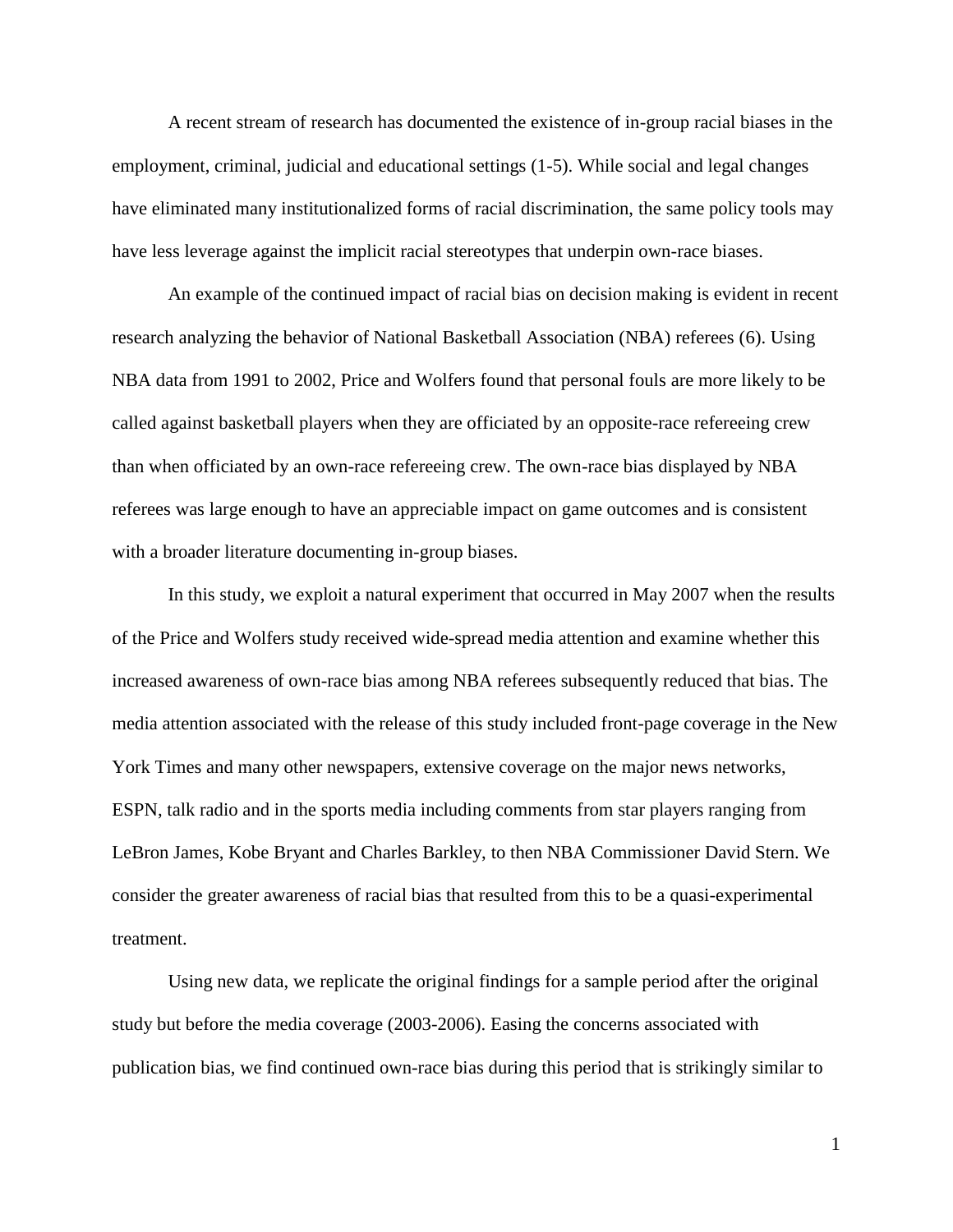that found in the original 1991-2002 sample. Thus bias continued through the pre-treatment period.

When we conduct the same tests for own-race bias in the period immediately following the media coverage (the post-treatment period, 2007-2010), we find none exists. Moreover, this isn't an artifact of a smaller sample yielding less precise estimates, as the change in bias is itself statistically significant. We argue that this dramatic decrease in bias is a causal result of the awareness associated with the treatment—the *release* and subsequent publicity surrounding the original academic study in 2007. While our inference is only based on a simple pre- versus postcontrast, the magnitude and timing of the effect is notable.

We explore the mechanism for this effect and find no evidence that it is the result of institutional changes made by the NBA. Instead, we argue that the most likely explanation for our finding is that the decisions made by individual referees can be impacted by simply making them aware of their own racial bias. The implication is that racial bias is not a fixed characteristic of an individual decision maker, but rather, it is malleable. In turn, this points to a role that empirical studies of bias may play in changing behavior, and more broadly, it suggests that related policy interventions can play a productive role in reducing racial bias.

#### **Reducing Racial Bias**

There has been considerable research about the different influences that can help to reduce racial bias. Important factors that have been shown to reduce racial bias include improved monitoring of the accuracy of individual decision making (9), closer physical proximity to individuals of the other group (10, 11), exposure to multi-cultural education (12, 13), and exposure to situations that contradict the particular bias (14). Additional studies provide examples of how incentives, pressure, and transparency can change racial biases (15-17).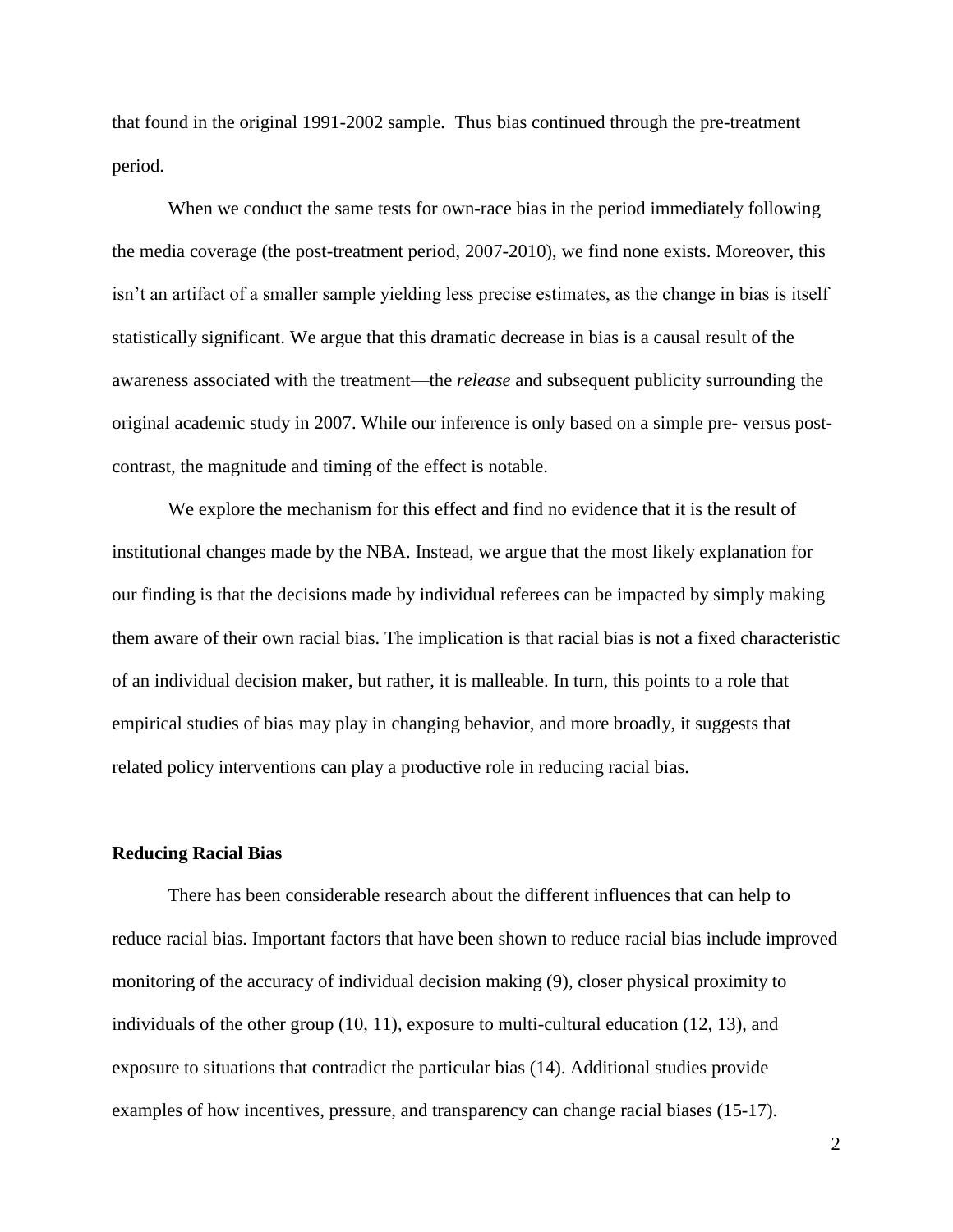Formulating effective policy solutions requires understanding the type of discrimination that is taking place. For example, in the NBA setting that we study, both referees and players have had a great deal of close physical proximity to members of the opposite race. Thus, increased exposure to members of the other group is likely to have a small impact on eliminating the racial bias found. The decisions that are made by referees in this setting are typically splitsecond, high-pressure evaluations. This setting, therefore, suggests that implicit discrimination may be important (3).

Implicit discrimination suggests that people have certain mental associations between a group (such as African Americans) and a given attribute. Laboratory research which uses the Implicit Association Test (18, 19) to quantify bias has shown that awareness of subtle biases and willingness to attribute them to internal forces are critical for learning to control them  $(20, 21)$ , that awareness of racial bias can potentially be channeled into ways to decrease prejudice (22), that contextual variations can impact implicit evaluation (23), and that being motivated to control one's own bias can moderate automatic attitudes (24). Our paper contributes to this literature by testing whether awareness—brought about by a much-publicized empirical study—can reduce implicit bias in an interesting field setting.

#### **Results**

**Main effects.** In Table 1, we start by reproducing the results from the Price and Wolfers (6) study in the first column using the data from the 1991-2002 NBA seasons. In particular, we report the differential number of fouls per 48 minutes played called against a player when facing an out-group refereeing crew, relative to an in-group crew that is composed entirely of referees of the player's own racial group. As in that earlier paper, we find a differential of 0.182 fouls per 48 minutes, and we call this an out-group bias (while acknowledging that it could instead by in-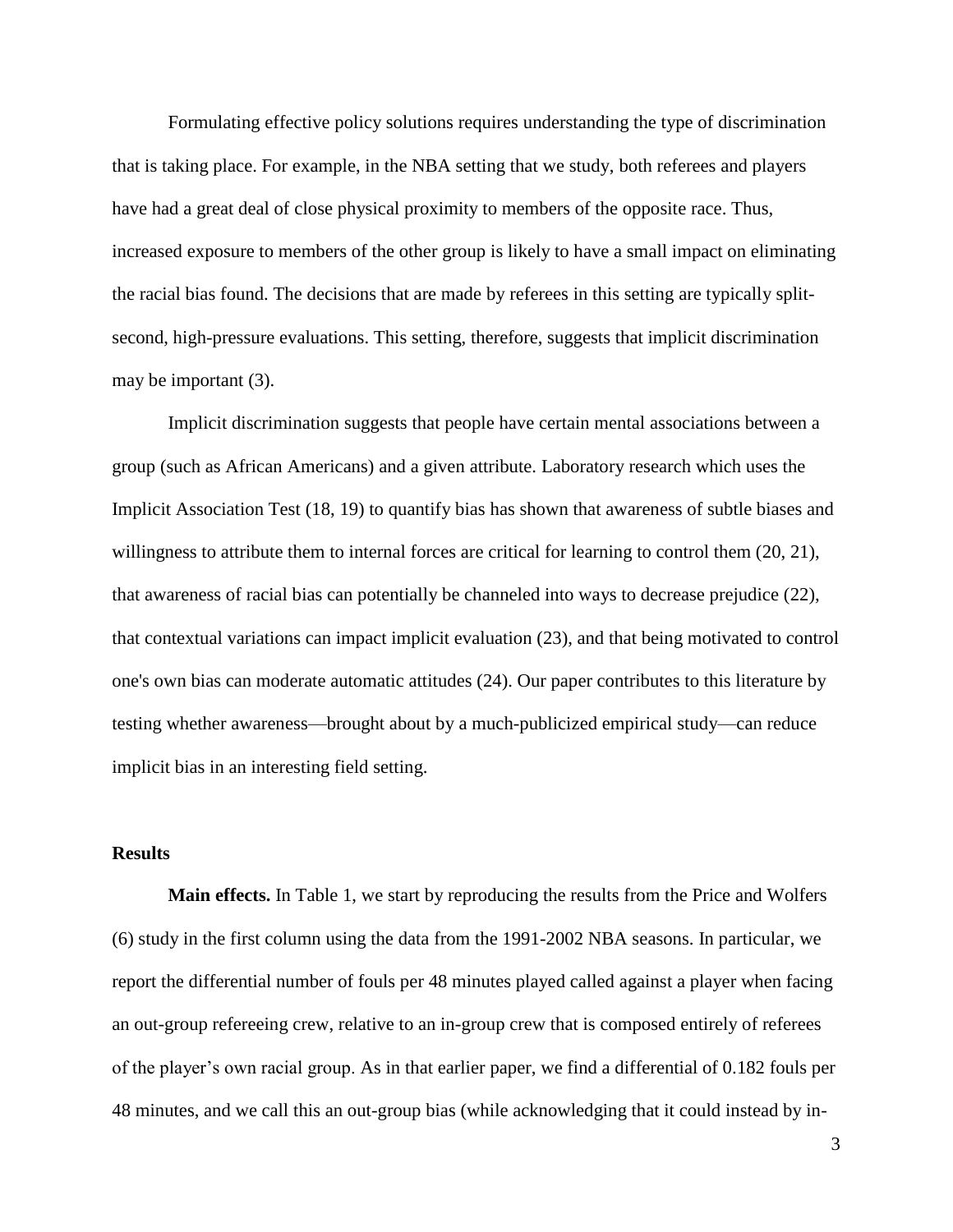group favoritism). Relative to the sample mean of 4.46 fouls per 48 minutes, this bias represents about a 4% change in fouls called.

|                                                                                                         | Pre-treatment period        |                            | Post-treatment<br>period   | Change in Bias<br>(out-of-sample) |
|---------------------------------------------------------------------------------------------------------|-----------------------------|----------------------------|----------------------------|-----------------------------------|
| Sample:                                                                                                 | Original Study<br>1991-2002 | Out-of-sample<br>2003-2006 | Out-of-sample<br>2007-2010 | From 2003-06                      |
|                                                                                                         |                             |                            |                            | to $2007-10$                      |
| Out-group bias                                                                                          | $0.182***$                  | $0.230**$                  | $-0.0002$                  | $0.231**$                         |
| (Extra fouls per 48 minutes<br>when refereed by an out-<br>group crew, relative to an<br>in-group crew) | (0.062)                     | (0.093)                    | (0.089)                    | (0.092)                           |
| Change in out-group bias,<br>subsequent to "treatment."                                                 |                             |                            |                            | $-0.230*$<br>(0.130)              |
| N                                                                                                       | 259,014                     | 93,626                     | 94,682                     | 188,308                           |
| Sample mean                                                                                             | 4.46                        | 4.43                       | 4.17                       | 4.30                              |

#### **Table 1. Out-group racial bias among NBA referees in three samples**

*Notes:* The years in each column refer to the year in which season started. Each regression includes player and referee fixed effects and controls for home team and whether the player is a starter. Each observation is weighted by the number of minutes the player was in the game. Standard errors in parentheses. \*\*\*  $p<0.01$ , \*\*  $p<0.05$ , \*  $p<0.1$ 

In the second column of Table 1, we conduct a simple out-of-sample test in which we estimate the same regression using data from the 2003-2006 seasons. Importantly, this new sample post-dates the sample in the original study but pre-dates the publicity given to that study. In this new sample we find a similar bias as the earlier study; the magnitude of the bias is comparable and is not statistically significantly different from the original sample. This comparison highlights the fact that there was not a downward trend in racial bias prior to May 2007 and casts doubt on concerns that the original findings were a mere statistical aberration, because such an aberration might have been expected to disappear in a new sample. In the third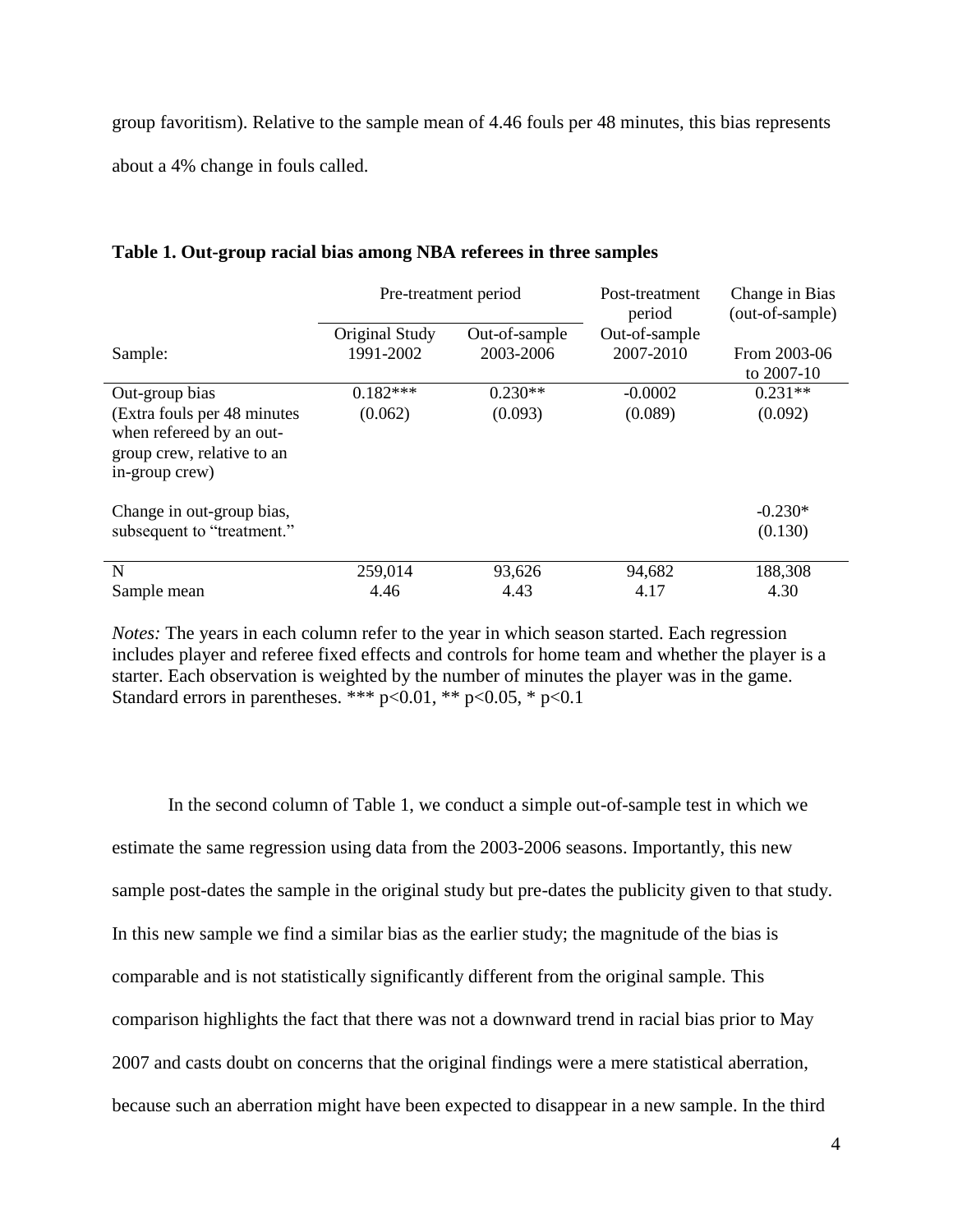column, we report the results using data from the 2007-2010 seasons, which include the four seasons that immediately followed the media reporting about racial bias in the NBA. Thus, we consider this sample to be "treated" by greater publicity. In this treated sample, we find that racial bias completely disappeared (the out-group bias falls to a tiny -0.0002 with a standard error of 0.089).

In the final column, we compare our two new samples, estimating the change in outgroup bias subsequent to the treatment of greater awareness of racial bias. As in column 2, we find that prior to the treatment, there was a bias of 0.231 more fouls per 48 minutes played when refereed by an entirely out-group refereeing crew relative to an in-group crew. However, during the four years after the treatment, the size of this bias is completely offset—it's effectively zero—and we find that the difference in racial bias before and after the treatment is statistically significant at the 10% level. In a further (unreported) analysis, we estimated the extent of outgroup racial bias in each year and then using these annual estimates, performed a Chow test for a series break, finding statistically significant evidence of a shift in the level of bias in 2007.

In Table 1, all of the results are presented in terms of differences between fouls called when refereed by (racial) out-group versus in-group refereeing crews. Table 2 shows how the raw levels of fouls called varies for each group, in our pre- and post-treatment samples, presenting the (playing-time) weighted average number of fouls called per 48 minutes for black and white players by the time period and the racial make-up of the referee crew, and we make no regression adjustments. As such, we don't make anything of the raw differences in fouls called against white versus black players, as they tend to reflect the different roles they play on the court. Of greater interest is how this black-white difference varies with the composition of the refereeing crew. Reading down the first two columns shows that the more white referees involved in a game, the fewer fouls are called against white players, with a much smaller decline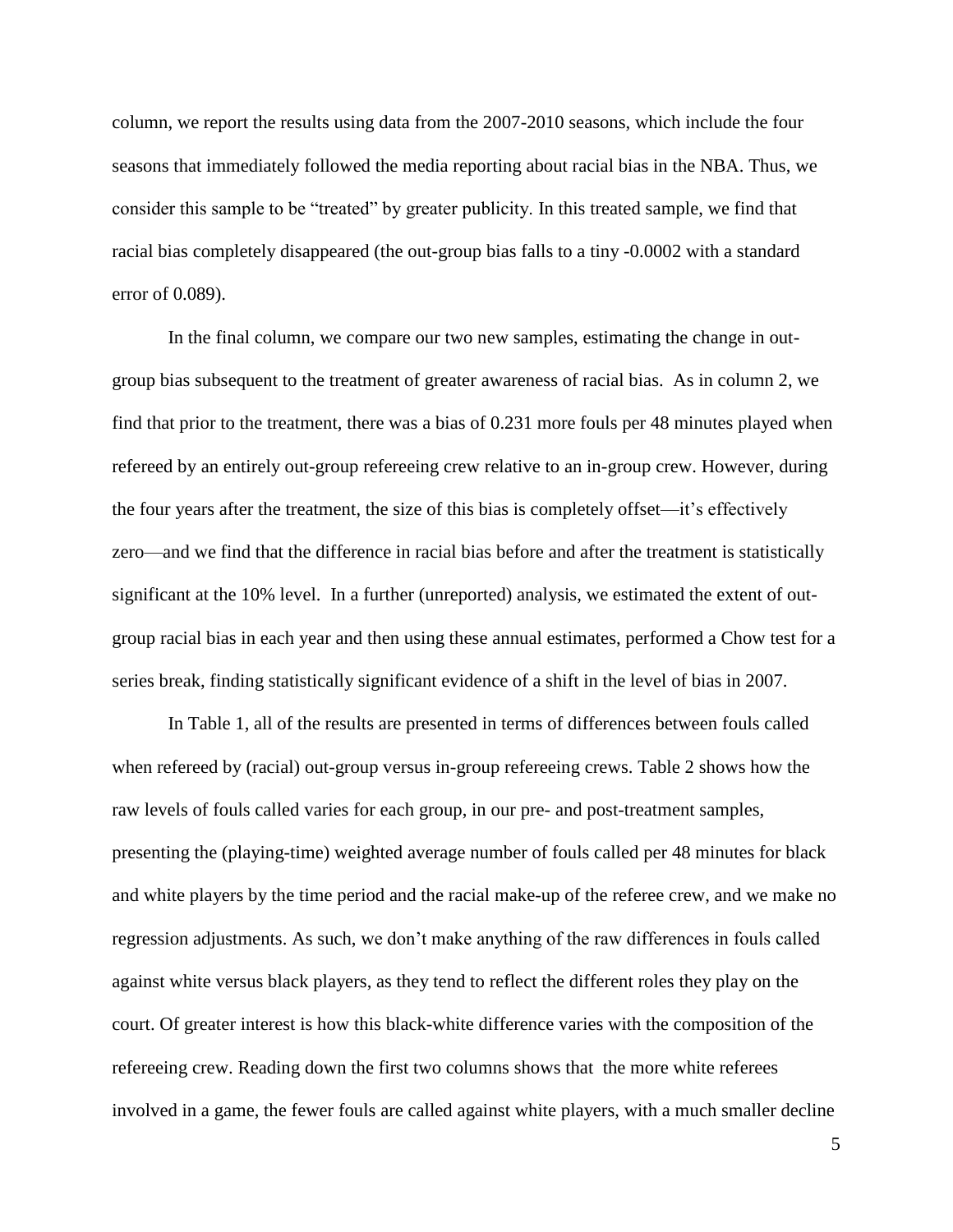for black players. That is, the white-black foul differential declines as the number of white referees increases, which suggests either a negative out-group bias, or a positive in-group bias. Columns 3 and 4 show no such differences for the post-treatment 2007-2010 sample. The last two columns of Table 2 indicate that following the media attention, there was a decrease in fouls being called on both white and black players and for each of the different racial combinations of referee crews. These columns indicate that the elimination of own-race bias was primarily due to a reduction in the correlation between referee race and fouls called on white players and appears to also stem from a particularly large change in the fouls called by crews that involve zero white referees (although these account for only a small proportion of our sample, and so this finding shouldn't be overstated).

|          | Pre-treatment |              |                    | Post-treatment |              |                    | %Change                                      |              |
|----------|---------------|--------------|--------------------|----------------|--------------|--------------------|----------------------------------------------|--------------|
|          | 2003-2006     |              |                    | 2007-2010      |              |                    | Post-treatment, relative<br>to pre-treatment |              |
|          | White         | <b>Black</b> |                    | White          | <b>Black</b> |                    | White                                        | <b>Black</b> |
| Referees | players       |              | players Difference | players        |              | players Difference | players                                      | players      |
| 0 White  | 5.13          | 4.4          | 0.73               | 4.53           | 4.05         | 0.48               | $-11.63%$                                    | $-7.91%$     |
| 1 White  | 4.92          | 4.35         | 0.57               | 4.51           | 4.09         | 0.42               | $-8.30\%$                                    | $-6.04\%$    |
| 2 White  | 4.78          | 4.31         | 0.47               | 4.49           | 4.04         | 0.45               | $-6.18%$                                     | $-6.26%$     |
| 3 White  | 4.67          | 4.23         | 0.44               | 4.44           | 3.97         | 0.47               | $-4.89%$                                     | $-6.13%$     |

**Table 2. How foul-calling varies by player race and racial make-up of referee crew**

*Notes:* This table provides the average number of fouls called per 48 minutes for Black and White players. Each observation is weighted by the number of minutes the player was in the game. This information is provided separately for the pre-treatment 2003-2006 period, the posttreatment 2007-2010 period, and by the racial make-up of the referee crew (0-3 White referees). The last two columns provide the percentage differences between the 2007-2010 and the 2003- 2006 periods.

**Mechanism.** Our findings suggest that public awareness can reduce the degree of racial

bias. While this overall conclusion is important independent of the mechanism, understanding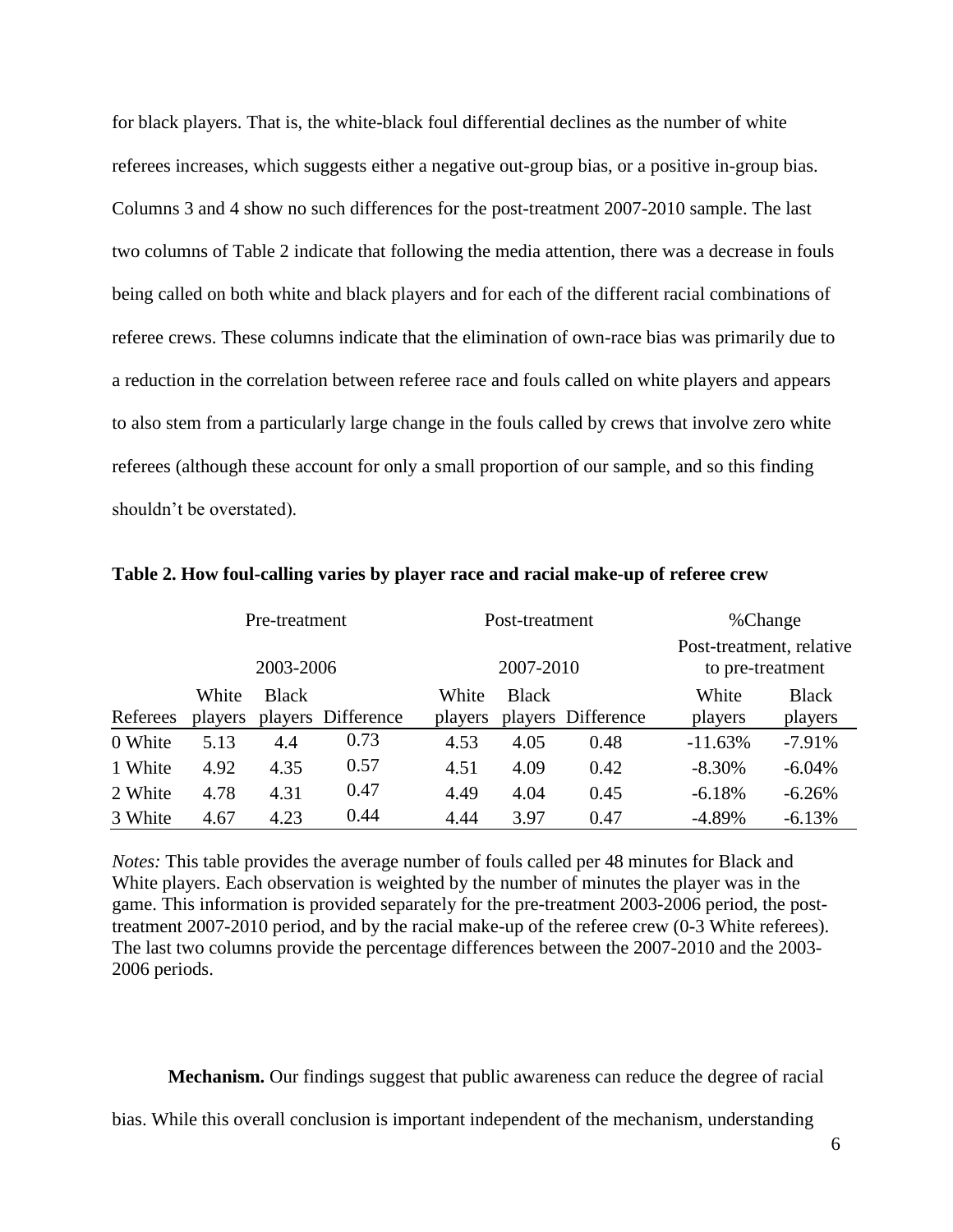the channel through which this reduction in racial bias is achieved can be informative about how these results may generalize to other settings.

We begin by looking for evidence that the NBA or referee union took explicit steps to remove racial bias. To do so, we re-analyzed our data at the refereeing level, using the same procedure as above to estimate bias, but doing so separately for games involving each referee. This yields a referee-specific measure of bias. First, we test whether referees that showed a large amount of own-race bias were less likely to continue officiating after the media coverage in 2007. There were 66 referees who officiated at least 100 games between 2003 and 2006. Of these 66 referees, 55 continued and officiated at least 100 games between 2007 and 2010. Of the eleven referees that stopped or significantly reduced the amount of officiating they did starting in the 2007 season, eight were white and three were black. Our estimates of the extent of bias from 2003-06 among these referees who subsequently left the NBA yielded no indication that they were any more favorable to their own race than the average referee of their race during that data period (in fact, the white and black referees that stopped officiating were very slightly less ownrace biased on average than their same-race counterparts).

Similarly, we test whether the new referees that started officiating games in 2007 or later were in some way less biased on average. Of the twelve new referees that officiated at least 100 games between 2007 and 2010 (but did not do so in 2003-2006), eight were white and four were black. There is no evidence that these new referees were any less own-race biased than the other referees over this time period (once again, the results go very slightly in the other direction - the new referees if anything showed slightly more own-race bias relative to their colleagues).

Second, we test whether the NBA systematically changed the racial makeup of each crew. The original Price and Wolfers results indicate that most of the racial bias was occurring when all of the referees were of the same race, with little change when moving from one black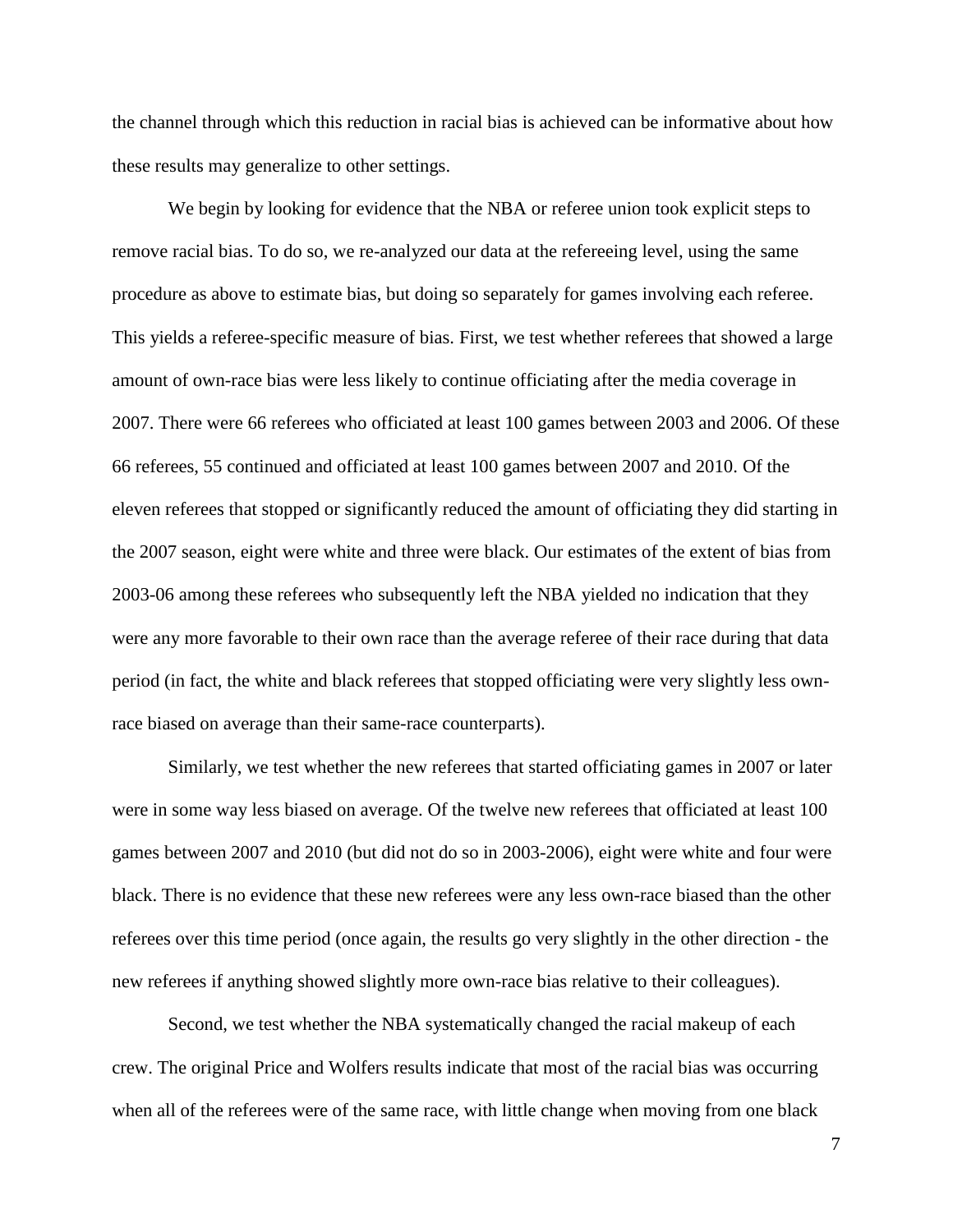referee to two black referees. Thus one easy way for the NBA to reduce the amount of racial bias would have been to increase the fraction of games officiated by mixed-race crews. This policy recommendation is similar to those that followed some high profile police shootings or beatings in which all of the officers involved were white, with the thought being that if at least one of the officers had been black, the incident may not have occurred (25).





*Notes:* Each point in the graph indicates the fraction of crews that involved at least one referee that was black and one referee that was not black. The 95% confidence intervals are shaded.

In Figure 1, we document the fraction of games that were officiated by mixed-race crews for each of the seasons between 1991-2010. Comparing changes right around the timing of the media reporting about racial bias, there was an increase from 2005 to 2006 and again from 2006 to 2007, but since 2007 there has been a small but steady decrease in the fraction of mixed-race crews, with an average fraction around 73%. This suggests that the change in bias during this period did not operate through a change in the fraction of mixed-race crews.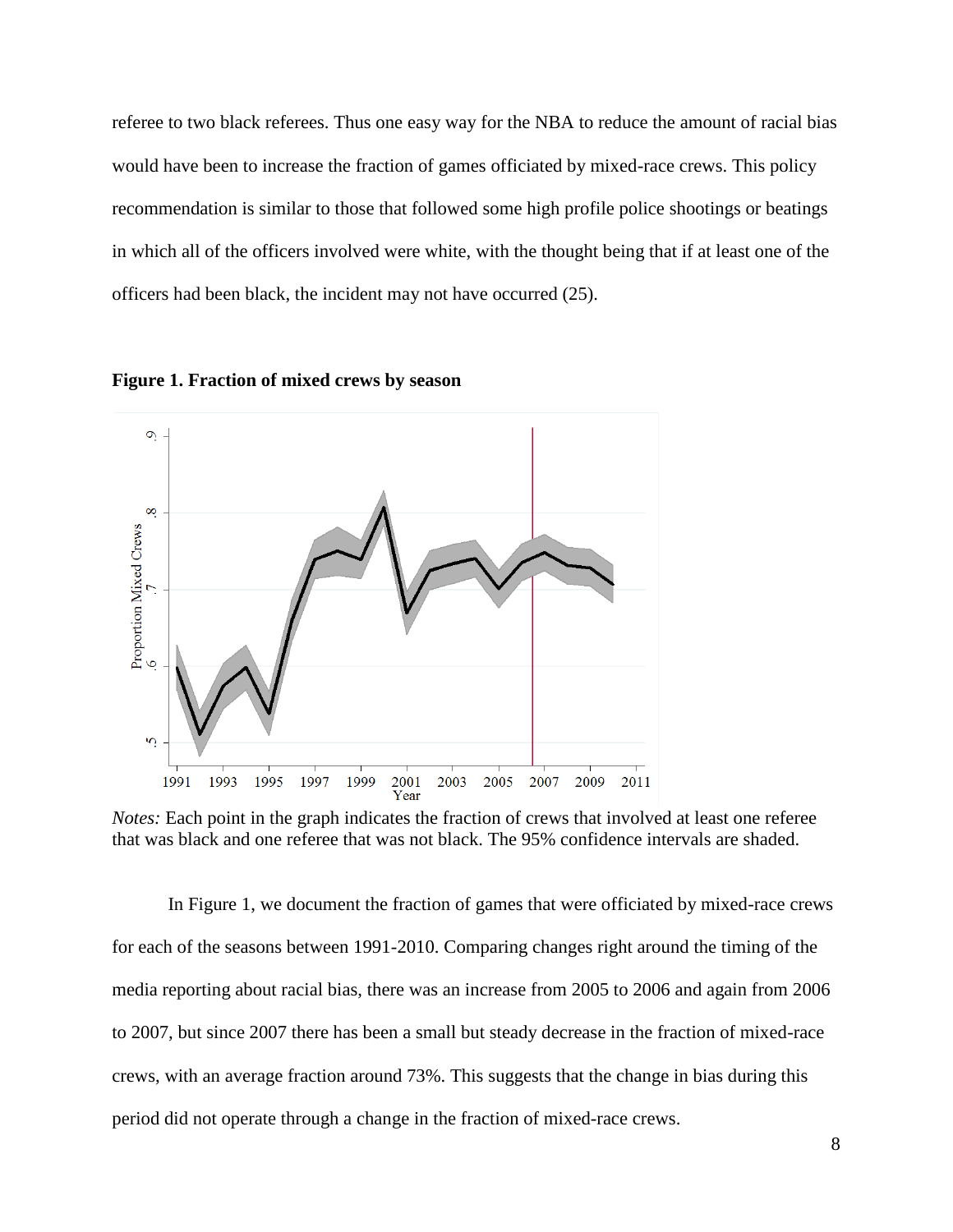We also attempted to verify whether the NBA had instituted a new policy that may have led to a reduction in racial discrimination. A phone conversation with NBA league administrators who oversee the NBA's officiating department suggests that that NBA did not take any specific action to eliminate referee discrimination. Specifically, the administrators to whom we spoke denied that the NBA spoke with the referees about the Price and Wolfers (6) study. They also indicated that the study did not lead to a change in referee incentives or a change in the way they train their referees.

While it is difficult to completely rule out the possibility that the NBA somehow influenced the referees in our study, the evidence presented in this study suggests that the most likely mechanism through which the change in bias occurred is that the media reporting increased the awareness among referees about their own implicit racial bias and that this awareness led to a reduction in such bias. Equally, a purely observational study has obvious limits in assessing the mechanisms at play.

#### **Discussion**

In this paper, we examine a real-world setting in which the individuals have large incentives to make correct decisions but were still exhibiting significant amounts of racial bias. Our results suggest that public awareness of racial bias was enough to bring about meaningful change. These results confirm that racial bias is not a fixed characteristic of individual decision making but can be reduced by the efforts of third party observers, particularly those equipped with large and detailed data about past decisions. An open question is whether a similar impact would occur if evidence of racial bias was privately shared with the individual decision makers as opposed to having it publicly disclosed. Our results might encourage organizations to conduct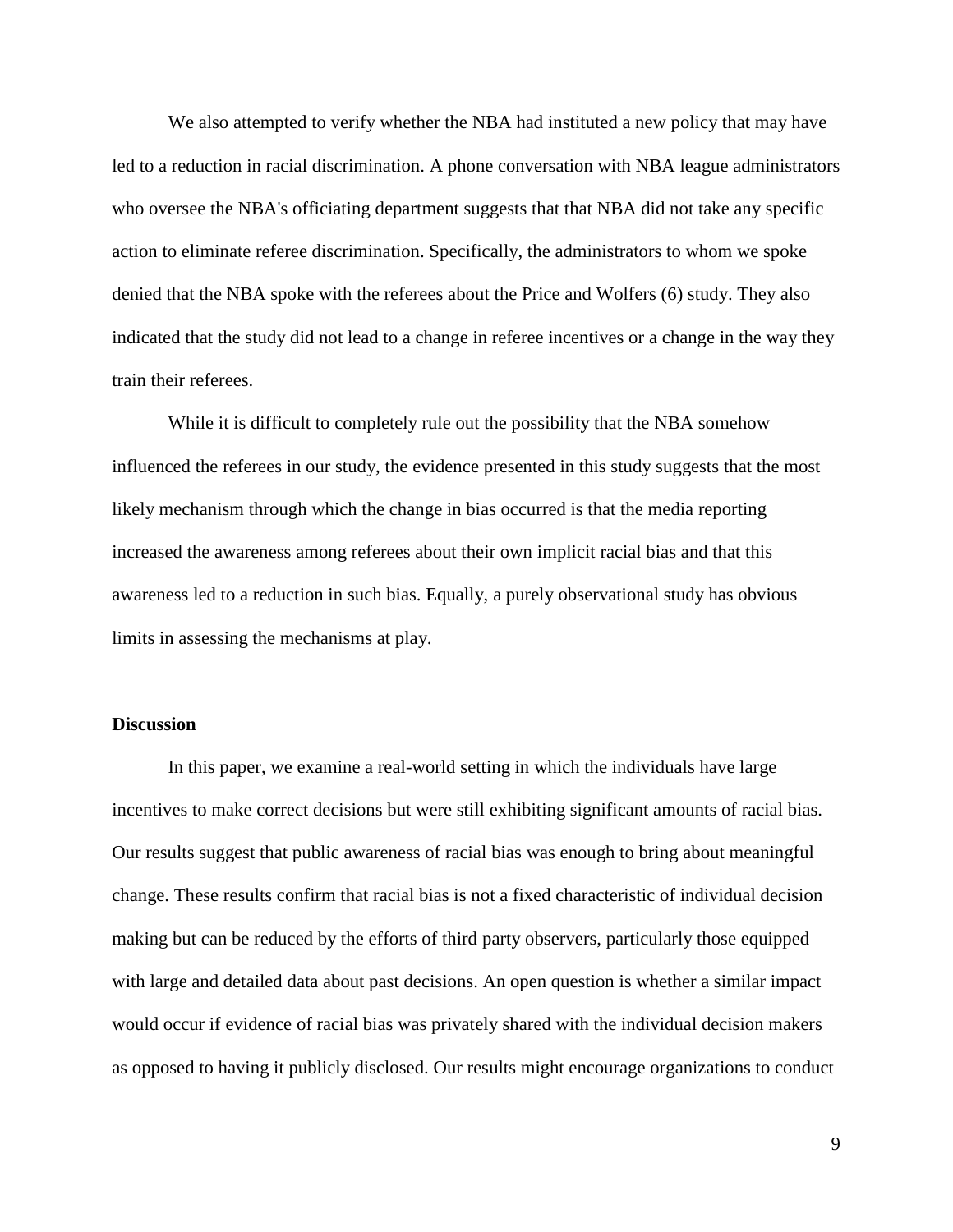their own racial bias audits as one of several tools available to reduce racial bias in individual decision making.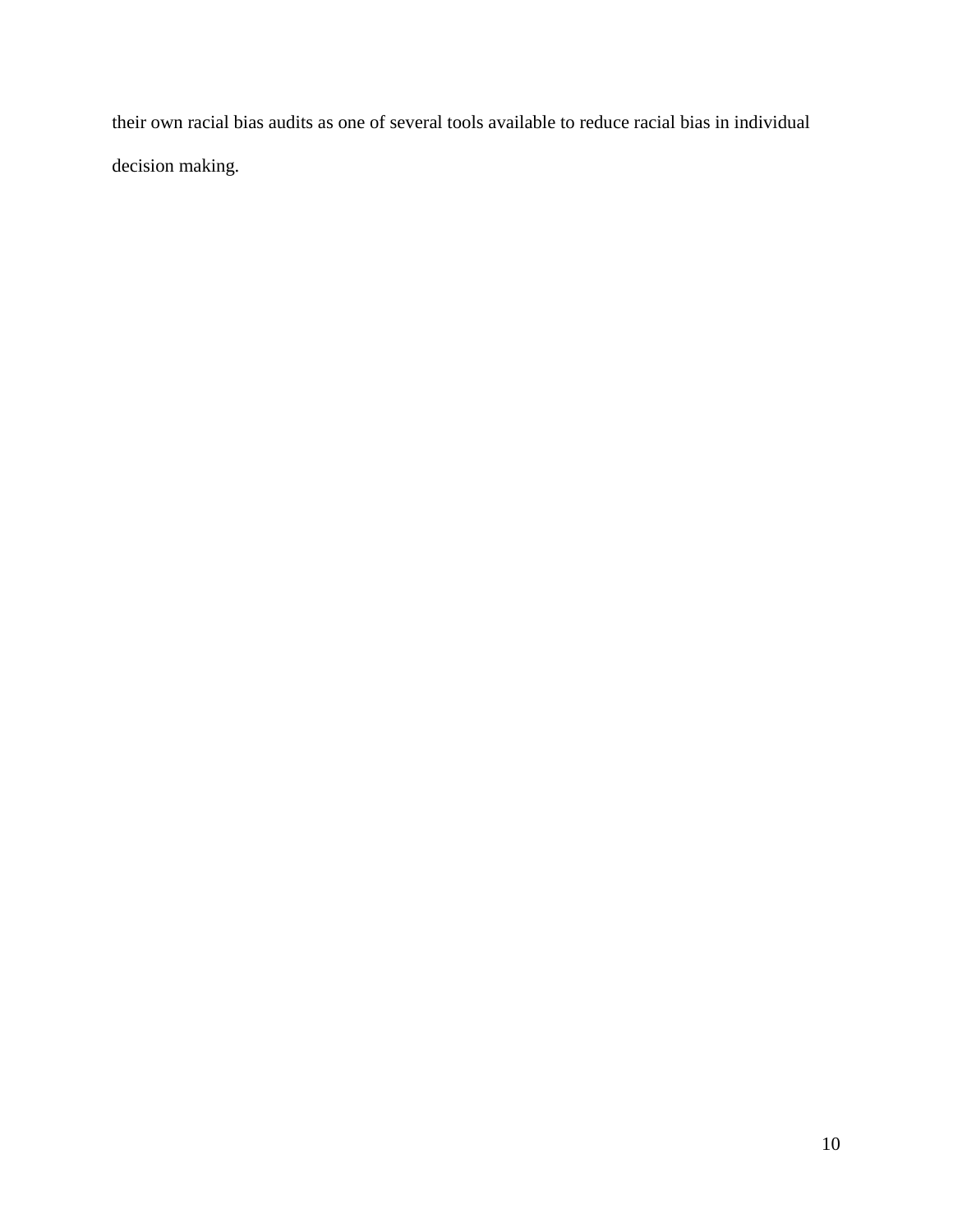#### **Additional Methods**

We use box score data from all regular-season games during the 1991-2010 seasons (where the year refers to the year the season starts). We use data from the original Price and Wolfers' study for the 1991-2002 seasons and combine it with data we collected for the more recent years. The box score is a basic summary of the most important statistics for the game including information about individual player statistics (points, minutes, fouls, etc.), the final score of the game, and the names of the three officials. From the boxscore, we extract a dataset describing the performance of each player, in each game. We supplement this with data on the race of the player and referee, using photos to code each individual as either black or not black.

Our main results use the same regression specification as Price and Wolfers in which the main coefficient of interest is an interaction between whether or not the player is black and the fraction of the referees that are white (controlling directly for the race of each). In the absence of any racial bias, this coefficient would be close to zero meaning that the number of fouls that black players receive (relative to white players) does not vary based on the racial composition of the referees. A positive coefficient provides evidence of own-group racial bias in which players receive more fouls when more of the referees assigned to the game are of the other race.

Each regression includes player and referee fixed effects and controls for being on the home team or being one of the starters. Our main dependent variable is a foul rate in which we divide the number of fouls that a player receives by the number of minutes played and multiply by 48 (the number of minutes in a regulation NBA game). We weight each observation by the number of minutes played by each player so that our analysis gives less weight to players who spend very few minutes on the court during the game.

It is important to note that our test is not about differences in fouls received by black players, nor is it about differences in fouls called by white referees. Both of these differences are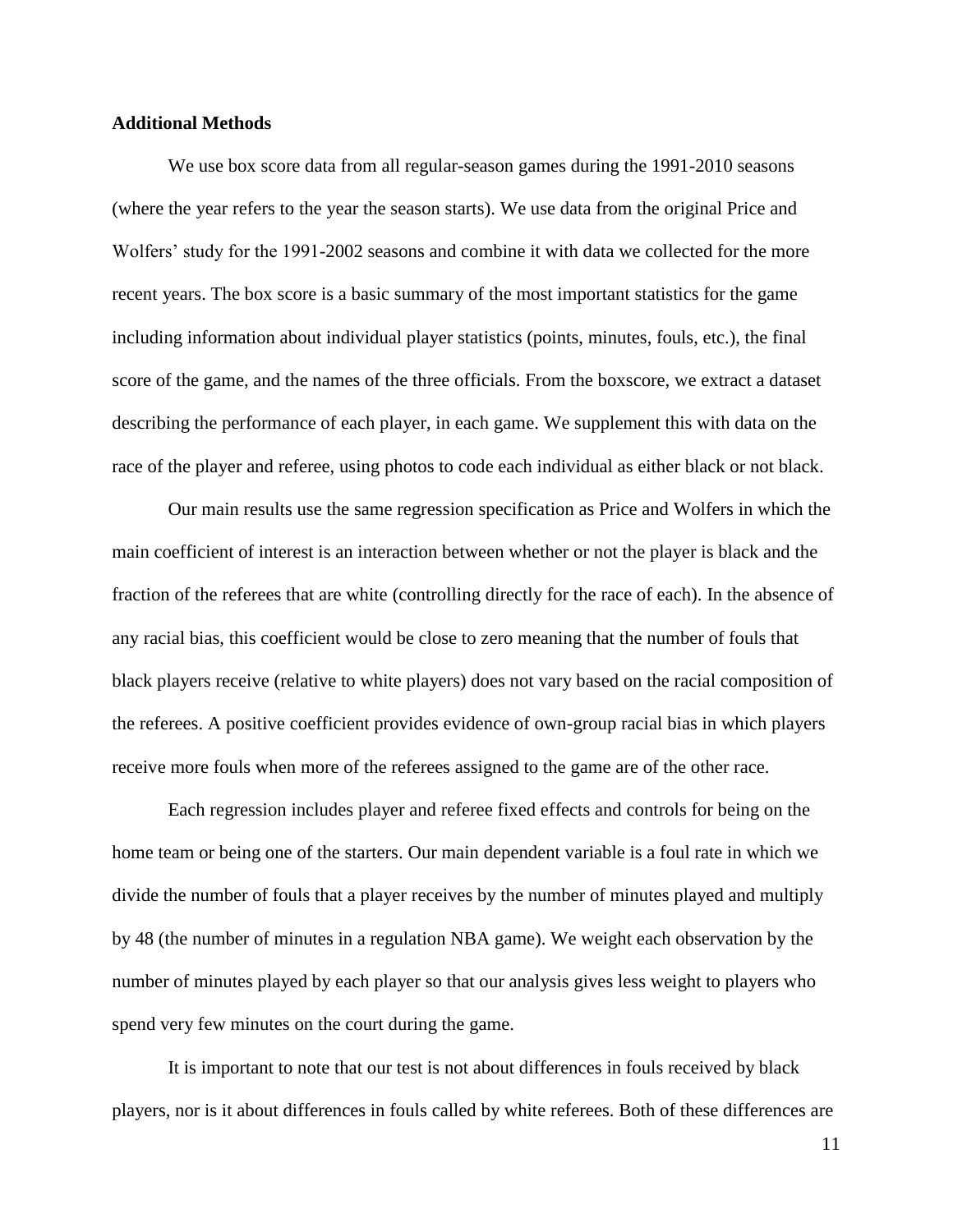controlled for in our player and referee fixed effects. It is possible that black players may systematically receive more fouls or that white referees might call more fouls, but our test is about whether the difference in fouls called between black and white players changes as the racial composition of the refereeing crew differs.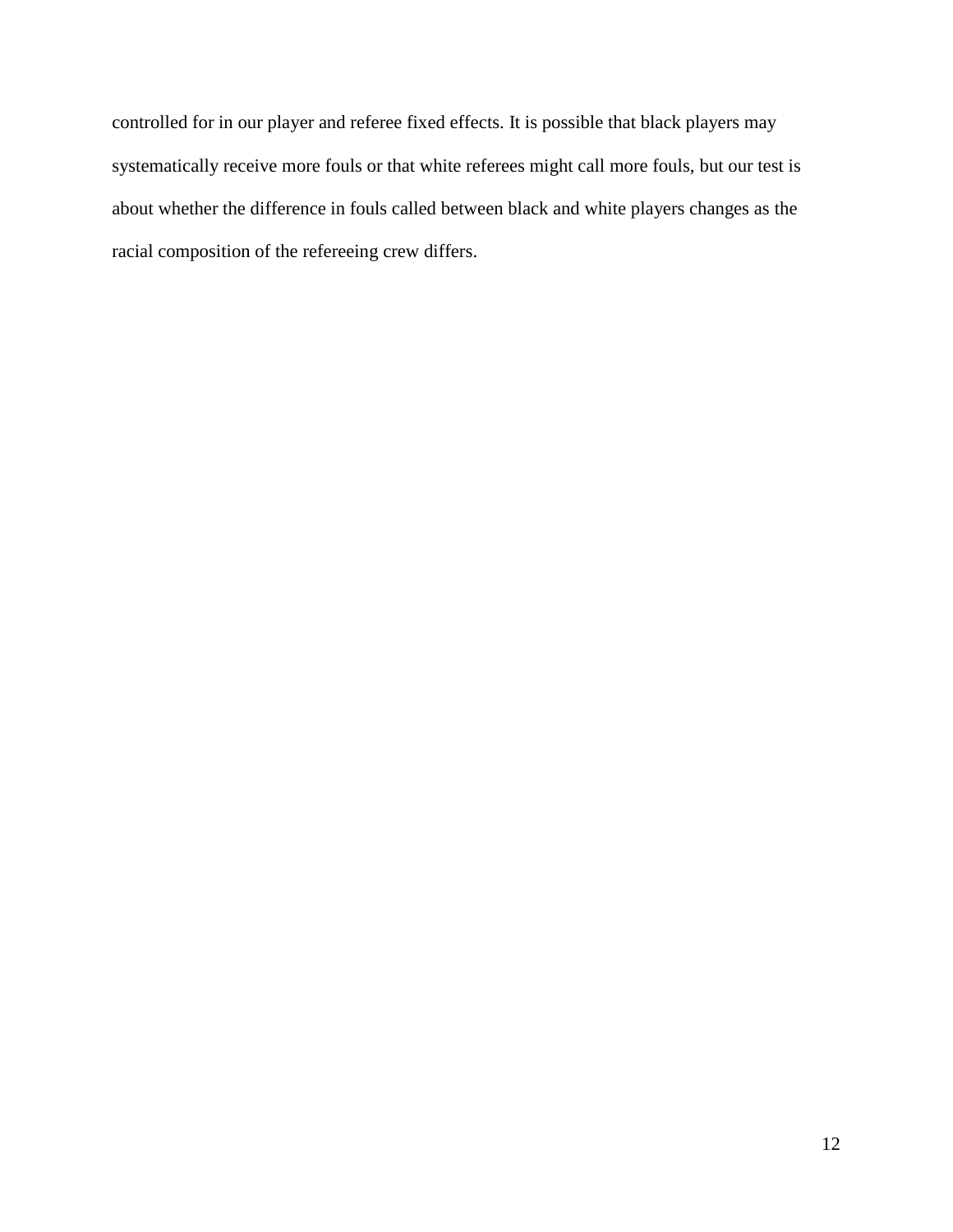#### **References**

- 1. Anwar, Shamena and Hanming Fang (2004). "An Alternative Test of Racial Prejudice in Motor Vehicle Searches: Theory and Evidence." Yale working paper.
- *2.* Donohue, John and Steven Levitt (2001). "The Impact of Race on Policing and Arrests." *Journal of Law and Economics*, vol. 44, 367-394.
- 3. Bertrand, Marianne; Dolly Chugh, and Sendhil Mullainathan (2005). "Implicit Discrimination." *American Economic Review*, vol. 95 , no. 2, 94-98.
- 4. Giuliano, Laura, David Levine, and Jonathan Leonard (2005). "Do Race, Gender, and Age Differences Affect Manager-Employee Relations? An Analysis of Quits, Dismissals, and Promotions at a Large Retail Firm" Working paper.
- 5. Stoll, Michael, Steven Raphael, and Harry Holzer (2004). "Black Job Applicants and the Hiring Officer's Race." *Industrial and Labor Relations Review*, vol. 57, no. 2, 267-87.
- 6. Price, J. & Wolfers, J. (2010). Racial Discrimination Among NBA Referees. *The Quarterly Journal of Economics* 125 (4): 1859-1887.
- 7. Bertrand, M., & Mullainathan, S. (2003). *Are Emily and Greg more employable than Lakisha and Jamal? A field experiment on labor market discrimination* (No. w9873). National Bureau of Economic Research.
- 8. Dedman, Bill and Latour, Francie (2003). "Traffic Citations Reveal Disparity in Police Searches." The Boston Globe, January 6, 2003, pp.A1.
- 9. Parsons, Christopher A.; Sulaeman, Johan; Yates, Michael C.; Hamermesh, Daniel S. (2011). "Strike Three: Discrimination, Incentives, and Evaluation." The American Economic Review Volume 101, Number 4, June 2011 , pp. 1410-1435(26)
- 10. Marmaros, D., & Sacerdote, B. (2006). How do friendships form?. *The Quarterly Journal of Economics*, *121*(1), 79-119.
- 11. Dovidio, J. F., Eller, A., & Hewstone, M. (2011). Improving intergroup relations through direct, extended and other forms of indirect contact. *Group Processes & Intergroup Relations*, *14*(2), 147-160.
- 12. Richeson, J. A. & Nussbaum, R.J. (2004). The impact of multiculturalism versus colorblindness on racial bias *Journal of Experimental Social Psychology* 40 417-423.
- 13. Springer, L., Palmer, B., Tenenzini, P. T., Pascarella, E. T. and Nora, A. (1996) Attitudes toward Campus Diversity: Participation in a Racial or Cultural Awareness Workshop *The Review of Higher Education* 20, 53-68.